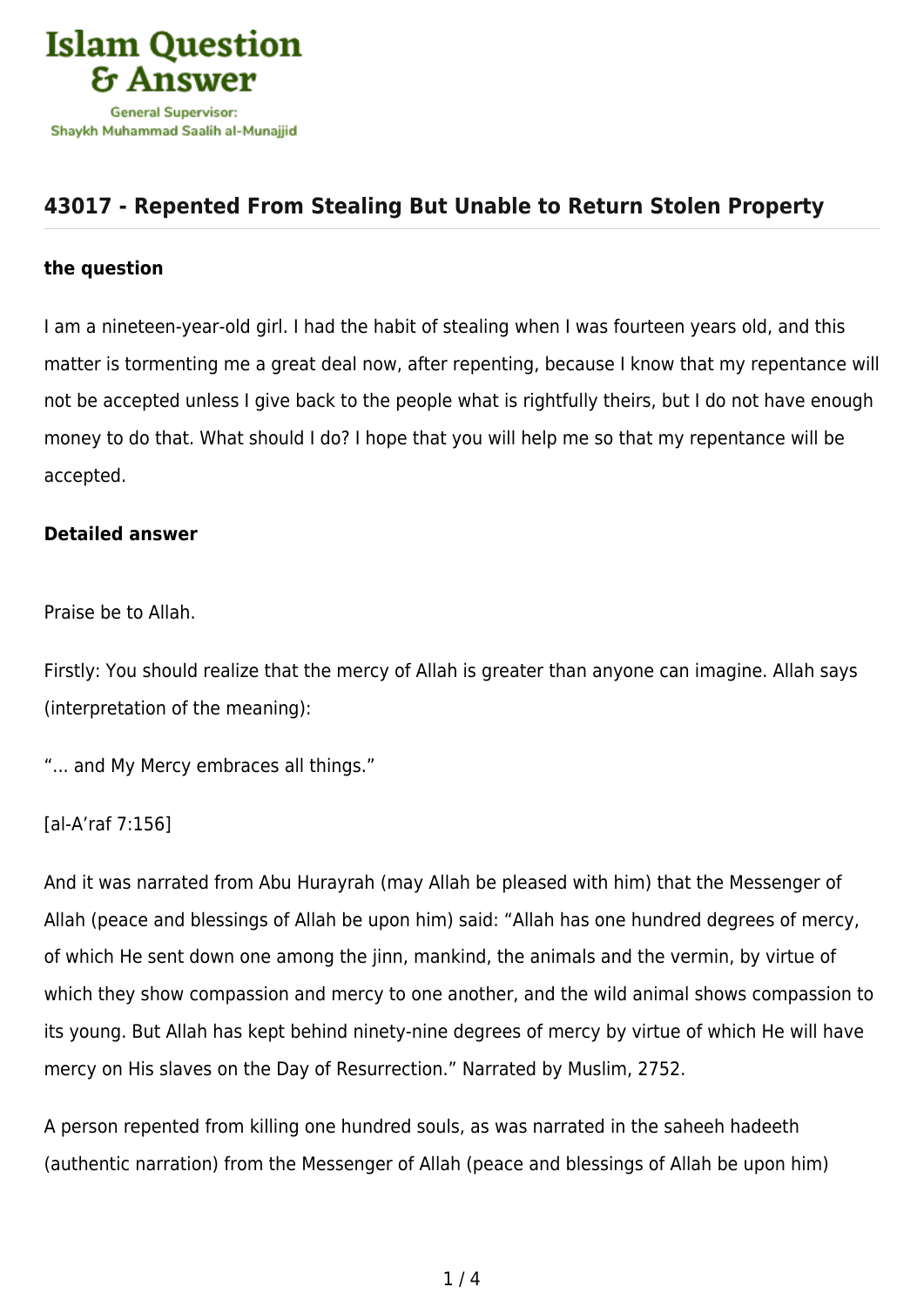

(narrated by Muslim, 2766), and stealing is not more serious than killing. So congratulations for your repenting and turning to Allah.

Secondly: The scholars stated that there are three conditions for repentance: giving up the sin, regretting what is past, and resolving not to go back to it.

You should understand that rights are of two types: the rights of Allah and the rights of other people. The rights of Allah are waived when one repents, except in the case of financial dues such as zakah (poor-due), kaffarah (expiation) and vows – according to the correct opinion.

See Rawdat al-Talibeen, 11/246; Kashshaf al-Qina', 2/257.

With regard to the rights of other people, the scholars added a fourth condition to repentance, which is that people's rights should be restored to them, and that repentance is not sufficient to waive any of the rights owed to others, rather the rights of the one who has been wronged must be restored.

This was mentioned by Ibn Qudamah, al-Nawawi, Ibn al-Qayyim, Ibn Hajar and others. See: al-Mughni, 14/193; Rawdat al-Talibeen, 11/245-246; Madarij al-Salikeen, 1/396; Fath al-Bari, 11/104.

Thirdly: What you mention about not being able to return the money is no justification for taking this matter lightly. Try to collect the money from halal (lawful) sources such as gifts, work that is Islamically acceptable, and so on. Allah will help you with that if He knows that you are sincere, as He says (interpretation of the meaning):

"And whosoever fears Allah and keeps his duty to Him, He will make a way for him to get out (from every difficulty).

And He will provide him from (sources) he never could imagine."

[al-Talaq 65:2-3]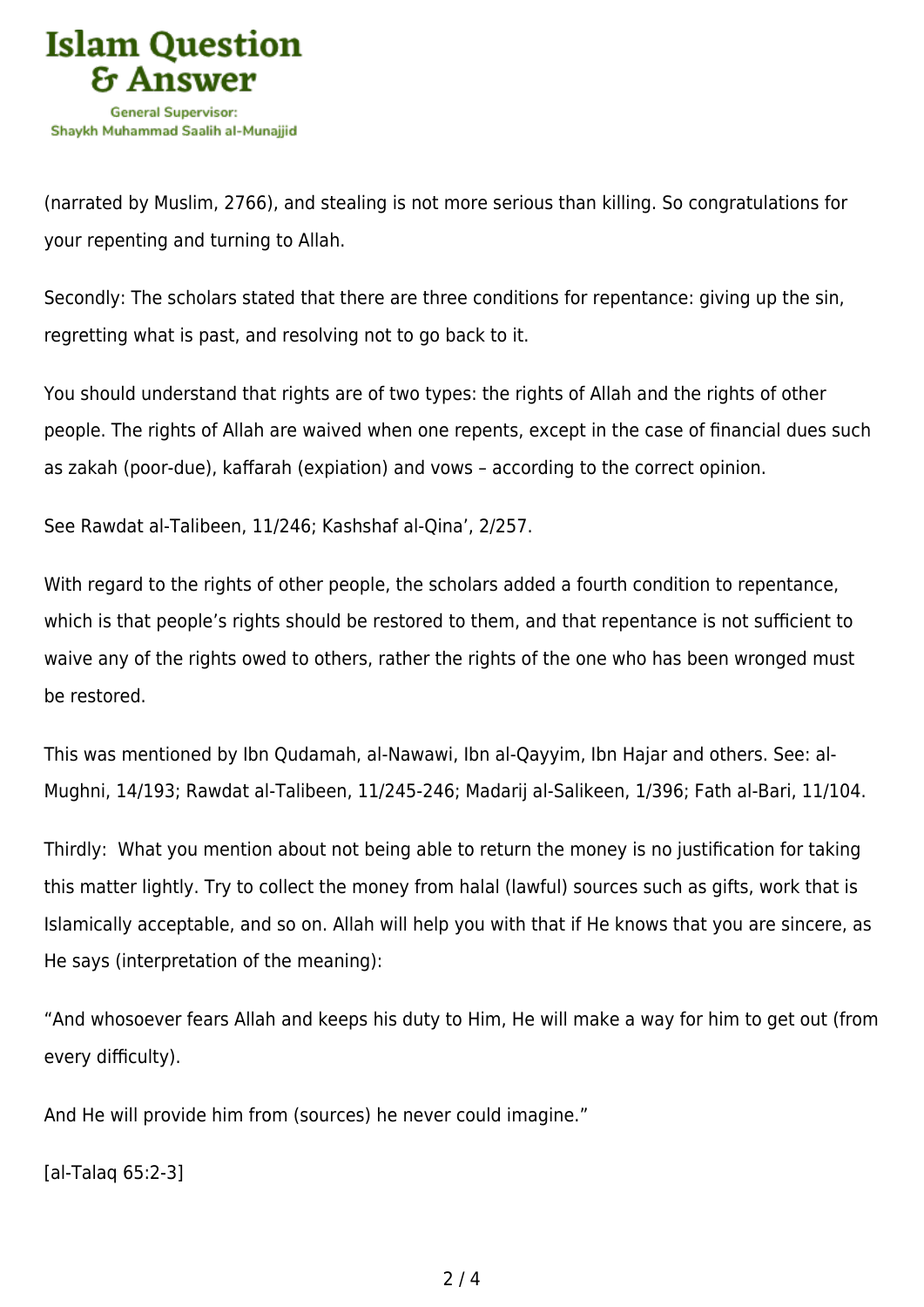

Then give this money to its rightful owner and tell them frankly, if that will not cause embarrassment or lead to harmful consequences; if being frank will cause too much embarrassment, then you can give it to them in a way that will not cause any trouble between you and them. See question no. [45016](https://islamqa.com/en/answers/45016).

If you cannot return the money because the amount is too great and you cannot afford it, then you can ask the owners to forgive you. Seek the help of Allah in this and put your trust in Him.

"And whosoever puts his trust in Allah, then He will suffice him."

## [al-Talaq 65:3]

If you cannot do that either because you do not know who the owner is, for example, then we hope that Allah will forgive you.

Al-Nawawi (may Allah have mercy on him) said: If the sin has to do with financial duties, such as withholding zakah, seizing property by force and crimes against people's wealth, then as well as that (repentance) the duty must also be discharged, such as paying zakah, returning people's wealth to them if it is still present or paying them the equivalent otherwise, or asking the person to whom it is owed to let him off. If the person has died, then it should be given to his heir; if he does not have an heir or he cannot be found, then the matter should be referred to a qadi (judge) of good character.

If this is not possible, then it should be given in charity to the poor with the intention of also paying it back if he (the one who took it) finds him; if he is poor then he should have the intention of paying it back if he can. If he dies before he can pay it back, then there is the hope that Allah will forgive him by His grace.

Rawdat al-Talibeen, 11/246.